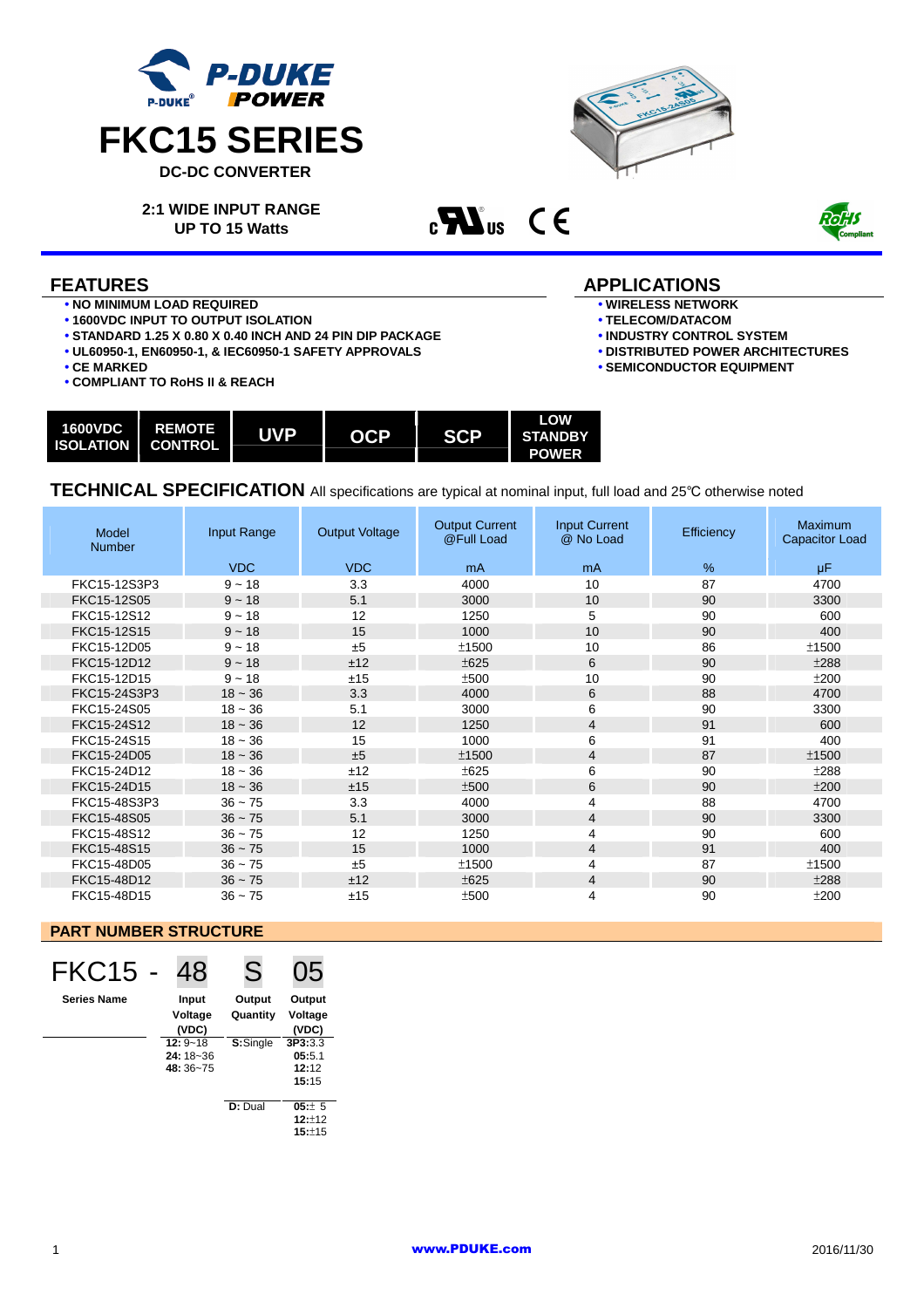

| <b>INPUT SPECIFICATIONS</b>    |                         |                           |           |         |                           |        |             |
|--------------------------------|-------------------------|---------------------------|-----------|---------|---------------------------|--------|-------------|
| <b>Parameter</b>               |                         | <b>Conditions</b>         |           | Min.    | Typ.                      | Max.   | <b>Unit</b> |
| Operating input voltage range  |                         | 12Vin(nom)                |           | 9       | 12                        | 18     |             |
|                                | 24Vin(nom)              |                           |           | 18      | 24                        | 36     | <b>VDC</b>  |
|                                |                         | 48Vin(nom)                |           | 36      | 48                        | 75     |             |
| Start up voltage               |                         | 12Vin(nom)                |           |         |                           | 9      |             |
|                                |                         | 24Vin(nom)                |           |         |                           | 18     | <b>VDC</b>  |
|                                |                         | 48Vin(nom)                |           |         |                           | 36     |             |
| Shutdown voltage               |                         | 12Vin(nom)                |           |         | 8                         |        |             |
|                                |                         | 24Vin(nom)                |           |         | 16                        |        | <b>VDC</b>  |
|                                |                         | 48Vin(nom)                |           |         | 33                        |        |             |
| Start up time                  | Constant resistive load | Power up                  |           |         |                           | 60     | ms          |
|                                |                         | Remote ON/OFF             |           |         |                           | 60     |             |
| Input surge voltage            | 1 second, max.          | 12Vin(nom)                |           |         |                           | 36     |             |
|                                |                         | 24Vin(nom)                |           |         |                           | 50     | <b>VDC</b>  |
|                                |                         | 48Vin(nom)                |           |         |                           | 100    |             |
| Input reflected ripple current |                         |                           |           |         | 20                        |        | mAp-p       |
| Input filter                   |                         |                           |           | Pi type |                           |        |             |
| Remote ON/OFF                  | Referred to -Vin pin    | Positive logic            | DC-DC ON  |         | Open or $3.0 - 12$ VDC    |        |             |
|                                |                         |                           | DC-DC OFF |         | Short or $0 \sim 1.2$ VDC |        |             |
|                                |                         | Input current of Ctrl pin |           | $-0.5$  |                           | $+0.5$ | mA          |
|                                |                         | Remote off input current  |           |         | 2.5                       |        | mA          |

| <b>OUTPUT SPECIFICATIONS</b>     |                                    |          |         |      |                                 |             |  |  |
|----------------------------------|------------------------------------|----------|---------|------|---------------------------------|-------------|--|--|
| <b>Parameter</b>                 | <b>Conditions</b>                  |          |         | Typ. | Max.                            | <b>Unit</b> |  |  |
| Voltage accuracy                 |                                    |          | $-1.0$  |      | $+1.0$                          | %           |  |  |
| Line regulation                  | Low Line to High Line at Full Load | Single   | $-0.2$  |      | $+0.2$                          | %           |  |  |
|                                  |                                    | Dual     | $-0.5$  |      | $+0.5$                          |             |  |  |
| Load regulation                  | No Load to Full Load               | Single   | $-0.5$  |      | $+0.5$                          |             |  |  |
|                                  |                                    | Dual     | $-1.0$  |      | $+1.0$                          | %           |  |  |
|                                  | 10% Load to 90% Load               | Single   | $-0.3$  |      | $+0.3$                          |             |  |  |
|                                  |                                    | Dual     | $-0.8$  |      | $+0.8$                          |             |  |  |
| Cross regulation                 | Asymmetrical load 25%/100% FL      | Dual     | $-5.0$  |      | $+5.0$                          | %           |  |  |
| Ripple and noise                 | 20MHz bandwidth                    |          |         | 60   |                                 |             |  |  |
|                                  | With a 1µF/25V X7R MLCC            |          |         |      |                                 | mVp-p       |  |  |
| Temperature coefficient          |                                    |          | $-0.02$ |      | $+0.02$                         | $\%$ /°C    |  |  |
| Transient response recovery time | 25% load step change               |          |         | 250  |                                 | μs          |  |  |
| Over voltage protection          |                                    | 3.3Vout  |         | 3.9  |                                 |             |  |  |
|                                  |                                    | 5.1 Vout |         | 6.2  |                                 | <b>VDC</b>  |  |  |
|                                  |                                    | 12Vout   |         | 15   |                                 |             |  |  |
|                                  |                                    | 15Vout   |         | 18   |                                 |             |  |  |
| Over load protection             | % of lout rated; Hiccup mode       |          |         | 150  |                                 | %           |  |  |
| Short circuit protection         |                                    |          |         |      | Continuous, automatics recovery |             |  |  |

# **GENERAL SPECIFICATIONS**

| <b>Parameter</b>         |                        | <b>Conditions</b> | Min. | Typ. | Max.                 | <b>Unit</b>        |
|--------------------------|------------------------|-------------------|------|------|----------------------|--------------------|
| <b>Isolation voltage</b> | . minute               | Input to Output   | 1600 |      |                      | <b>VDC</b>         |
|                          | Input (Output) to Case |                   | 1600 |      |                      |                    |
| Isolation resistance     | 500VDC                 |                   |      |      |                      | GΩ                 |
| Isolation capacitance    |                        |                   |      |      | 2000                 | pF                 |
| Switching frequency      |                        |                   | 297  | 330  | 363                  | kHz                |
| Safety approvals         |                        |                   |      |      |                      | UL60950-1          |
|                          |                        |                   |      |      |                      | EN60950-1          |
|                          |                        |                   |      |      |                      | IEC60950-1         |
| Case material            |                        |                   |      |      | Nickel-coated copper |                    |
| Base material            |                        |                   |      |      |                      | FR4 PCB            |
| Potting material         |                        |                   |      |      | Silicone (UL94 V-0)  |                    |
| Weight                   |                        |                   |      |      |                      | 16.2g (0.57oz)     |
| <b>MTBF</b>              | MIL-HDBK-217F          |                   |      |      |                      | 1.797 x $10^6$ hrs |